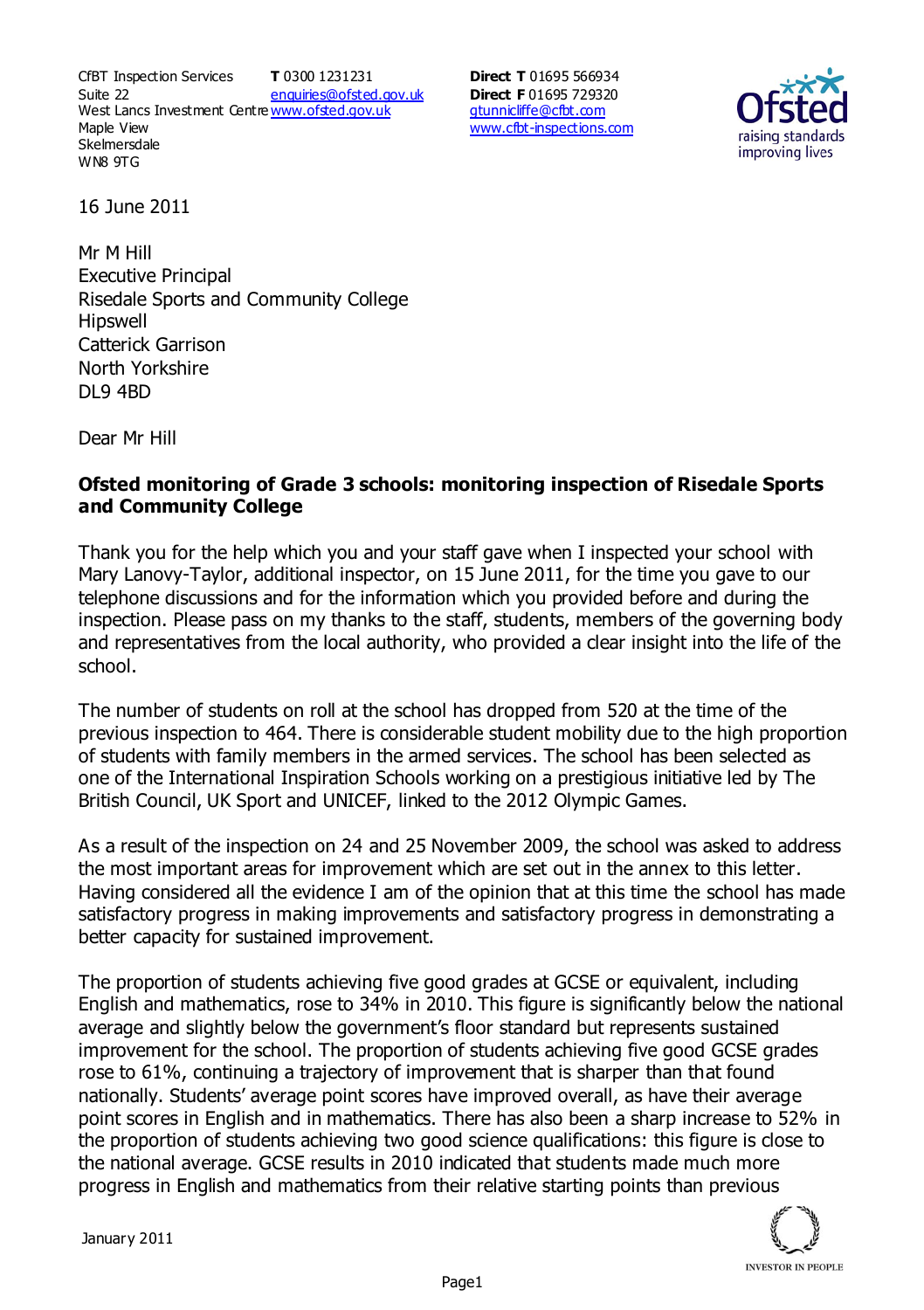

cohorts. The school's increasingly reliable data indicate that attainment and progress are set to rise further in 2011 and 2012. Intervention to support students who are identified to be at risk of underachieving is timely and well-considered.

Observations of learning in lessons confirm that the majority of students are making better progress. The best teaching observed by inspectors was lively, imaginative and tailored to meet students' needs. Teachers asked challenging questions and expected students to evaluate their own and others' work. They incorporated a range of activities suited to students' different learning styles. There is still some variability in teachers' use of students' prior attainment data which means that lessons are not always designed to meet the needs and accelerate the progress of different groups of students. On occasions, low level disruption from a small number of students slows the pace of learning. Marking is variable in quality; the best includes helpful comments which celebrate achievement and advise on improvement but some is perfunctory and does not respond to students' weaknesses regarding spelling, punctuation and sentence structure. Teachers have worked hard to display key vocabulary and definitions in their classrooms and some draw students' attention to these during lessons. There has been a strong drive from the English department and librarian to establish a reading culture. Paired reading activities between older and younger students have had a positive impact on both literacy and self-esteem. Planning is underway to link sport and literacy through the school's work within the International Inspiration initiative. This work draws together the school's two specialist strands and is an illustration of its increasingly outward-facing approach.

Students welcome the increase in the range of ways in which they can make a positive contribution to their school. They eagerly take on responsibilities as councillors, literacy leaders, modern foreign language leaders and sports leaders. Several are undertaking Sports Youth Apprenticeships which require them to serve the wider community. Their opinions about different aspects of the school are more regularly sought, including through the student achievement forum. In discussion, students identified a number of ways in which the school has improved, including more opportunities for them to talk about their own learning. A few students were involved, with senior leaders, in the recent review of the humanities faculty.

The federation with Northallerton College continues to make a significant contribution to the school's development. There is a common set of management processes across the two schools and opportunities for sharing good practice have been well received by staff in both schools. The strategic priorities of the federation are clearly articulated and widely understood.

The local authority has continued to provide good support to the school, in negotiation with the senior leaders and in proportion to need. The extensive support provided by the National Challenge Adviser has been greatly appreciated. He has involved governors directly in monitoring the quality of teaching and learning and this activity has supported their understanding of the school's performance and enabled them to ask insightful and challenging questions. Consultant support has been particularly effective in developing

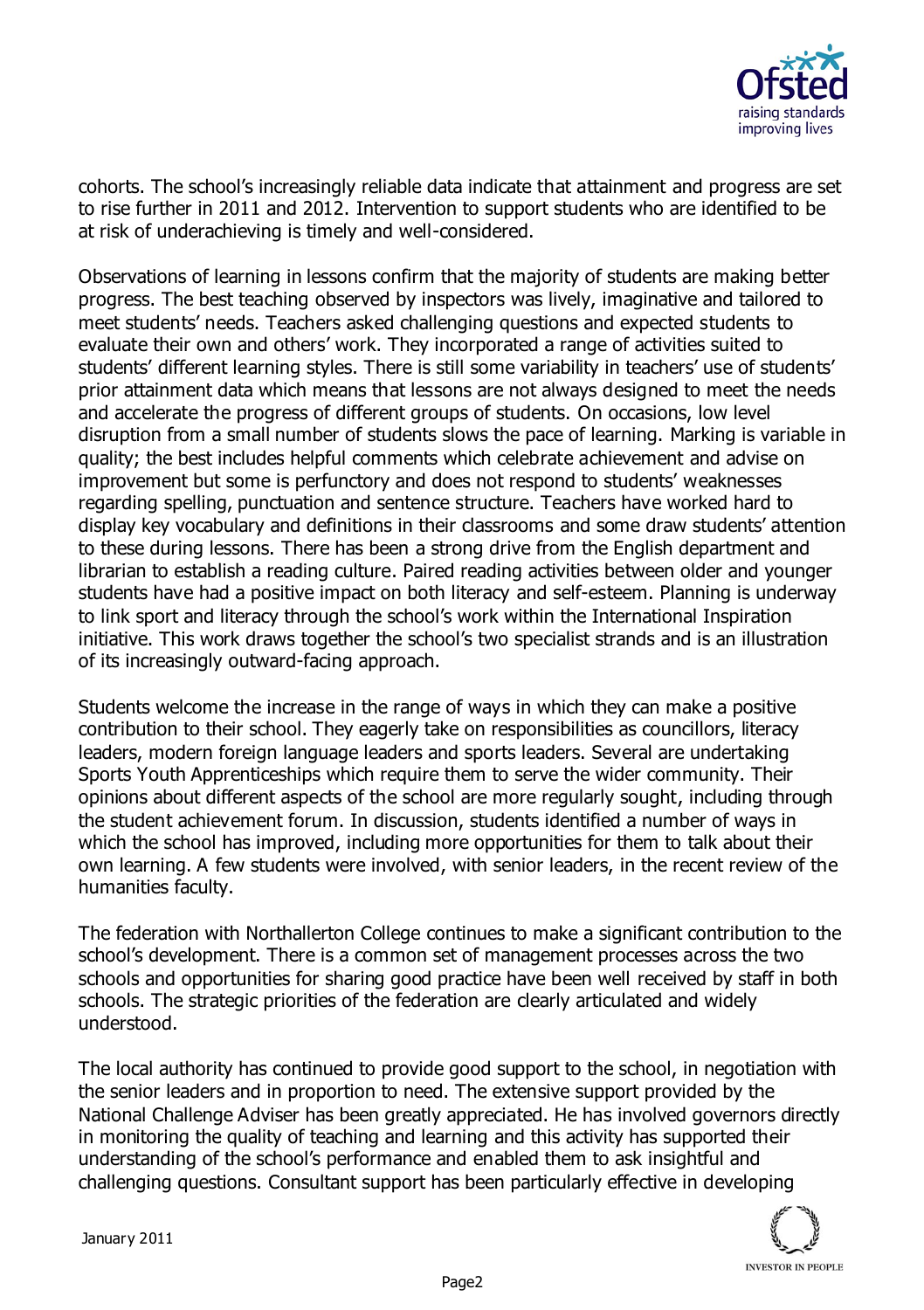

consistency in teaching, resulting in the acceleration of students' progress in mathematics. The support of an Advanced Skills Teacher for religious education has helped to steer development in this area in order to engage students' interest.

I hope that you have found the inspection helpful in promoting improvement in your school. This letter will be posted on the Ofsted website.

Yours sincerely

Mrs Shirley Gornall **Her Majesty's Inspector**